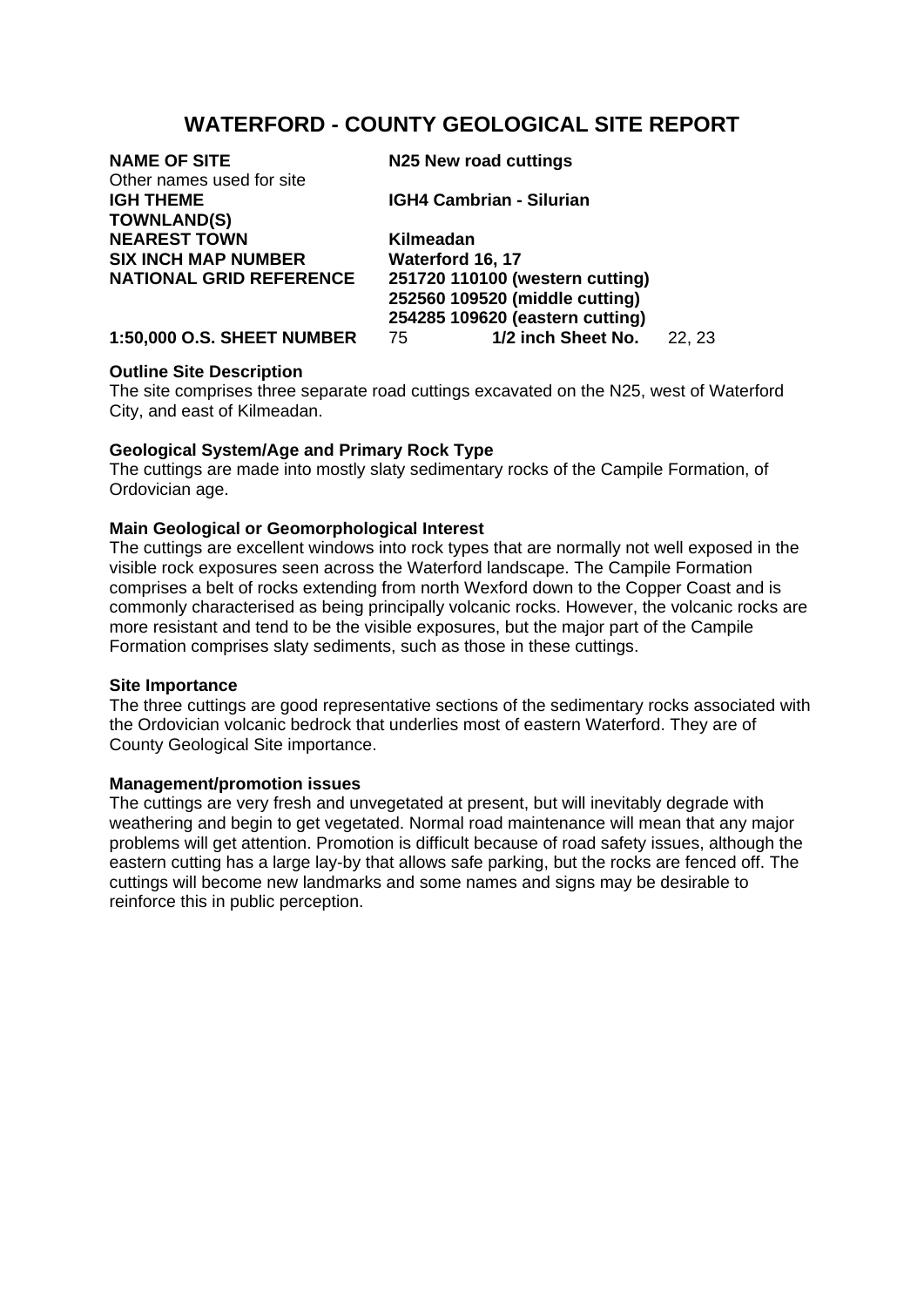

The easternmost cutting, with a lay-by.



The middle cutting northern face.



The western cutting, northern face, near the roundabout for Kilmeadan.